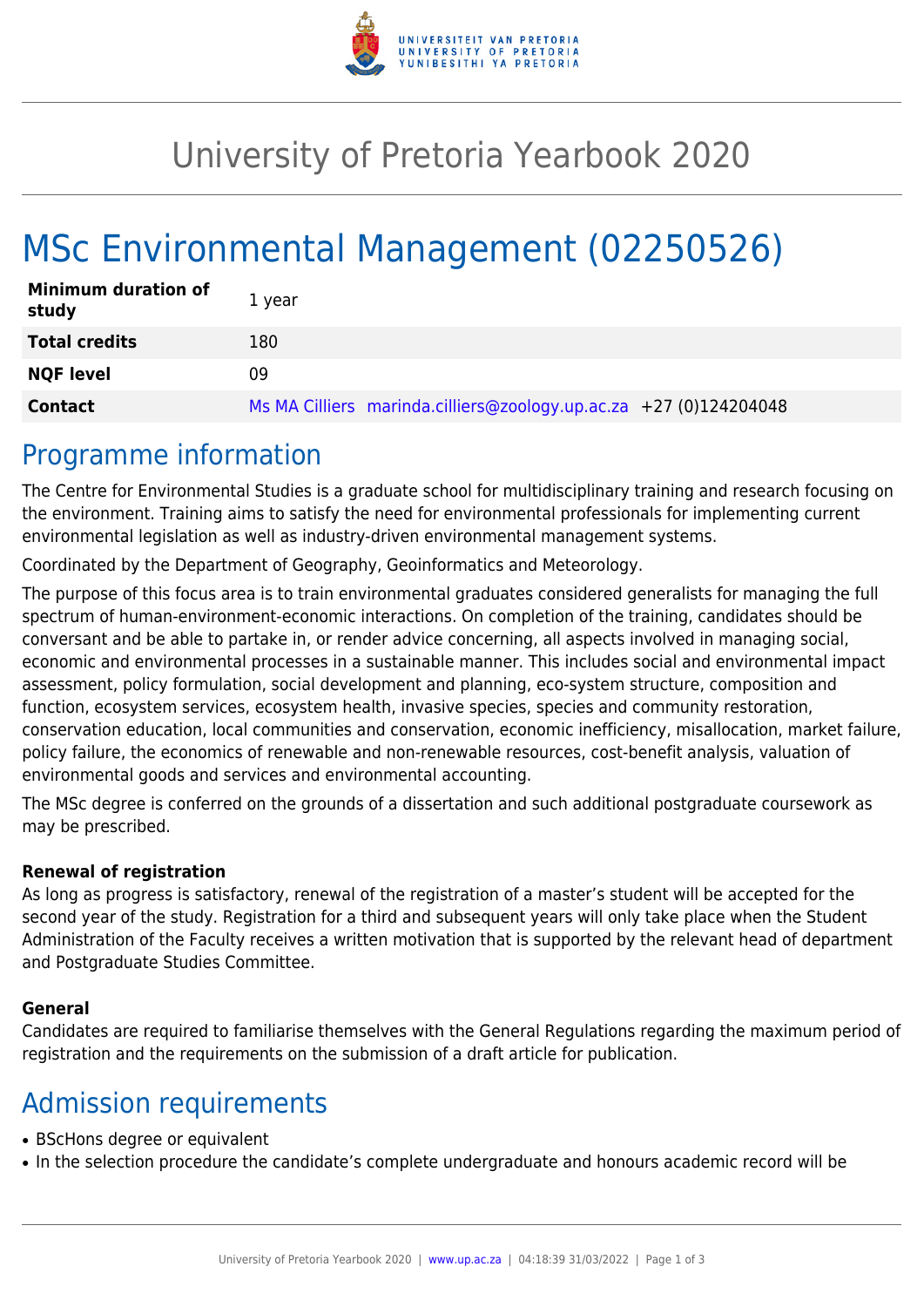

considered.

- Additional courses in economics or related topics may be prescribed for students, depending on their academic background.
- At least a final grade point average of 65% for the preceding degree.
- SAOA evaluation compulsory. (NOF level 8 required)

### Promotion to next study year

The progress of all master's candidates is monitored biannually by the supervisor and the postgraduate coordinator. A candidate's study may be terminated if the progress is unsatisfactory or if the candidate is unable to finish his/her studies during the prescribed period.

Subject to exceptions approved by the Dean, on recommendation of the relevant head of department, and where applicable, a student may not enter for the master's examination in the same module more than twice.

## Pass with distinction

The MSc degree is conferred with distinction to candidates who obtain a final average mark of at least 75% and a mark of at least 75% for the dissertation/mini-dissertation from each of the members of the examination panel. Where a member of the examination panel awards a mark of less than 75% for the dissertation/mini-dissertation, that member of the examination panel must offer, in writing, support for his/her decision, or indicate in writing that he/she supports the examination committee's decision to confer the degree with distinction.